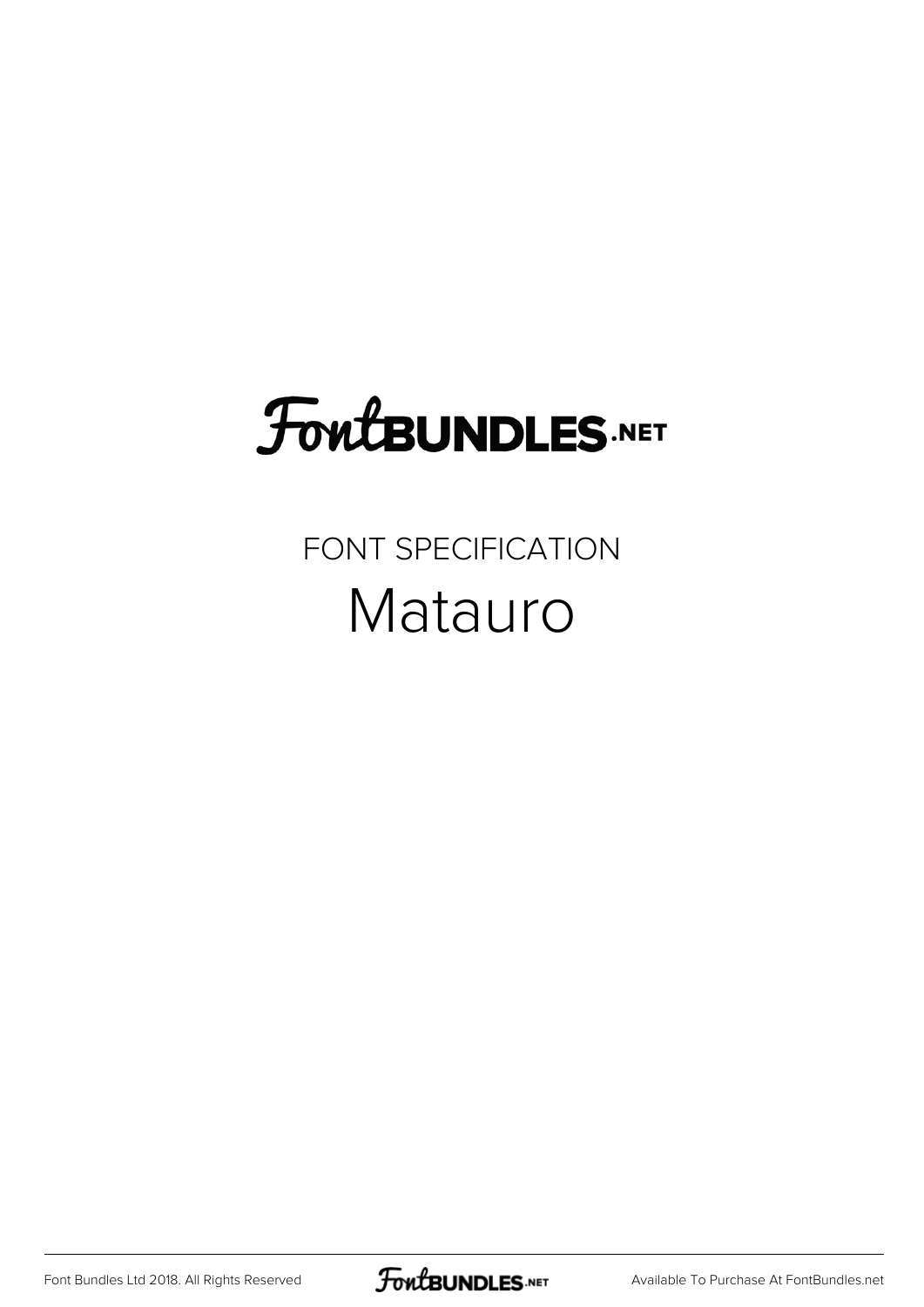#### matauro - Regular

**Uppercase Characters** 

## ABCDEFGHIJKLMNOPQRSTUVWX YZ

Lowercase Characters

$$
a\,b\,c\,d\,e\,f\,g\,h\,i\,j\,k\,l\,m\,n\,o\,\rho\,g\,\imath\,\varsigma\,t\,u\,\upsilon\,\omega\,\varkappa\,y\,\varsigma
$$

**Numbers** 

### 0123456789

Punctuation and Symbols



All Other Glyphs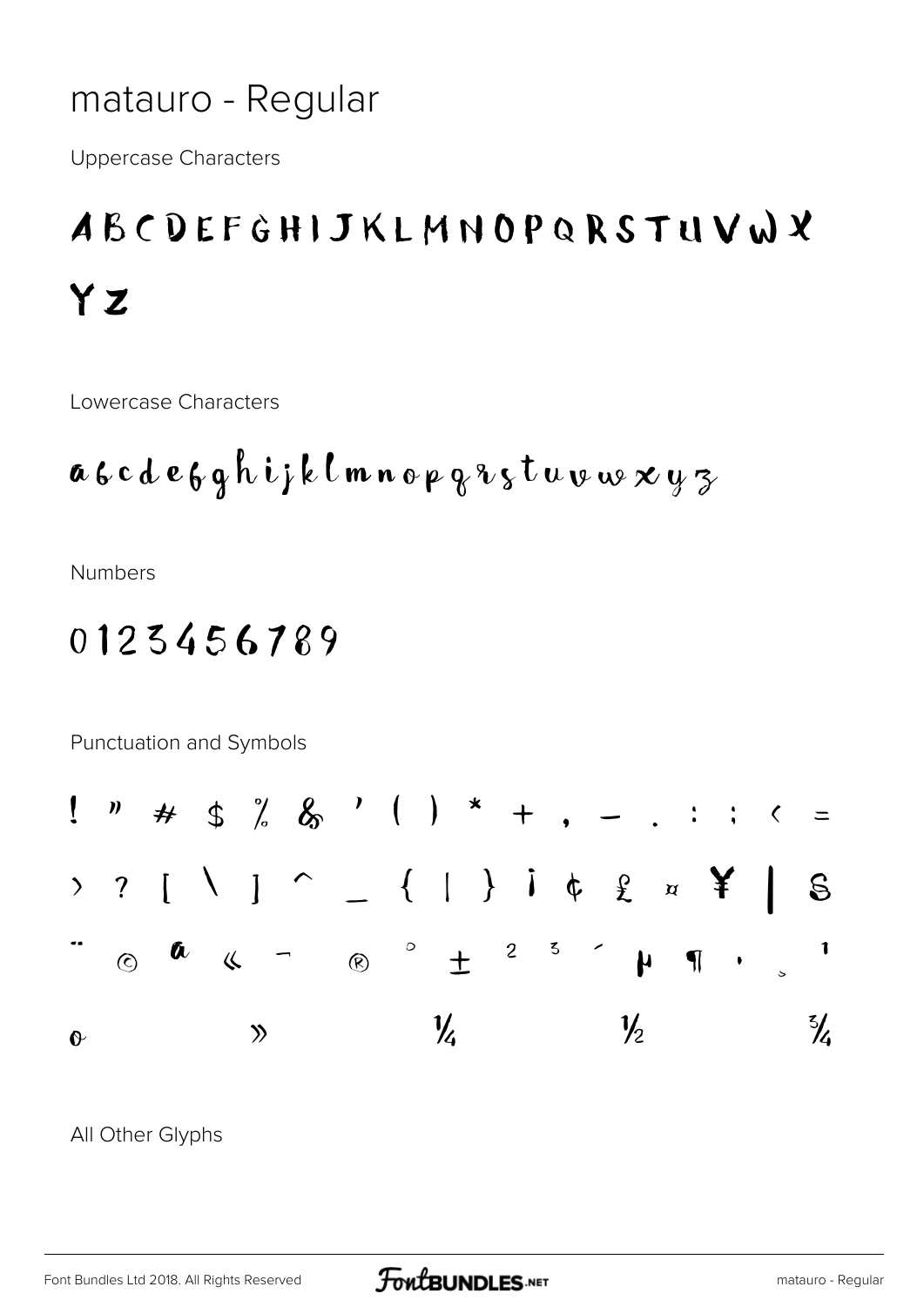|                 |  |  | À Á Ã Ã Ã À Å Æ Ç È                                                                                                                                                                                                                           |  |
|-----------------|--|--|-----------------------------------------------------------------------------------------------------------------------------------------------------------------------------------------------------------------------------------------------|--|
|                 |  |  | $\begin{array}{ccccccccccccccccc} \acute{E} & \hat{E} & \acute{E} & \dot{I} & \dot{I} & \dot{I} & \dot{I} & \dot{I} & \dot{I} \end{array}$                                                                                                    |  |
|                 |  |  | $\begin{array}{ccccccccccccccccc} \dot{\mathbf{0}} & \dot{\mathbf{0}} & \dot{\mathbf{0}} & \dot{\mathbf{0}} & \dot{\mathbf{0}} & \dot{\mathbf{0}} & \times & \mathbf{0} & \dot{\mathbf{0}} & \dot{\mathbf{0}} & \dot{\mathbf{0}} \end{array}$ |  |
|                 |  |  | $\hat{\mathbf{u}}$ $\hat{\mathbf{u}}$ $\hat{\mathbf{Y}}$ $\mathbf{p}$ $\hat{\mathbf{a}}$ $\hat{\mathbf{a}}$ $\hat{\mathbf{a}}$ $\hat{\mathbf{a}}$ $\hat{\mathbf{a}}$                                                                          |  |
|                 |  |  | $\ddot{a}$ $\ddot{a}$ $\alpha$ $c$ $\dot{e}$ $\ddot{e}$ $\ddot{e}$ $\ddot{e}$ $\ddot{e}$                                                                                                                                                      |  |
|                 |  |  | $\hat{i}$ $\hat{i}$ $\hat{u}$ $\hat{d}$ $\hat{n}$ $\hat{v}$ $\hat{v}$ $\hat{v}$                                                                                                                                                               |  |
| $\ddot{\theta}$ |  |  | $\div$ of $\dot{u}$ $\dot{u}$ $\ddot{u}$ $\ddot{u}$ $\dot{y}$ $\ddot{y}$                                                                                                                                                                      |  |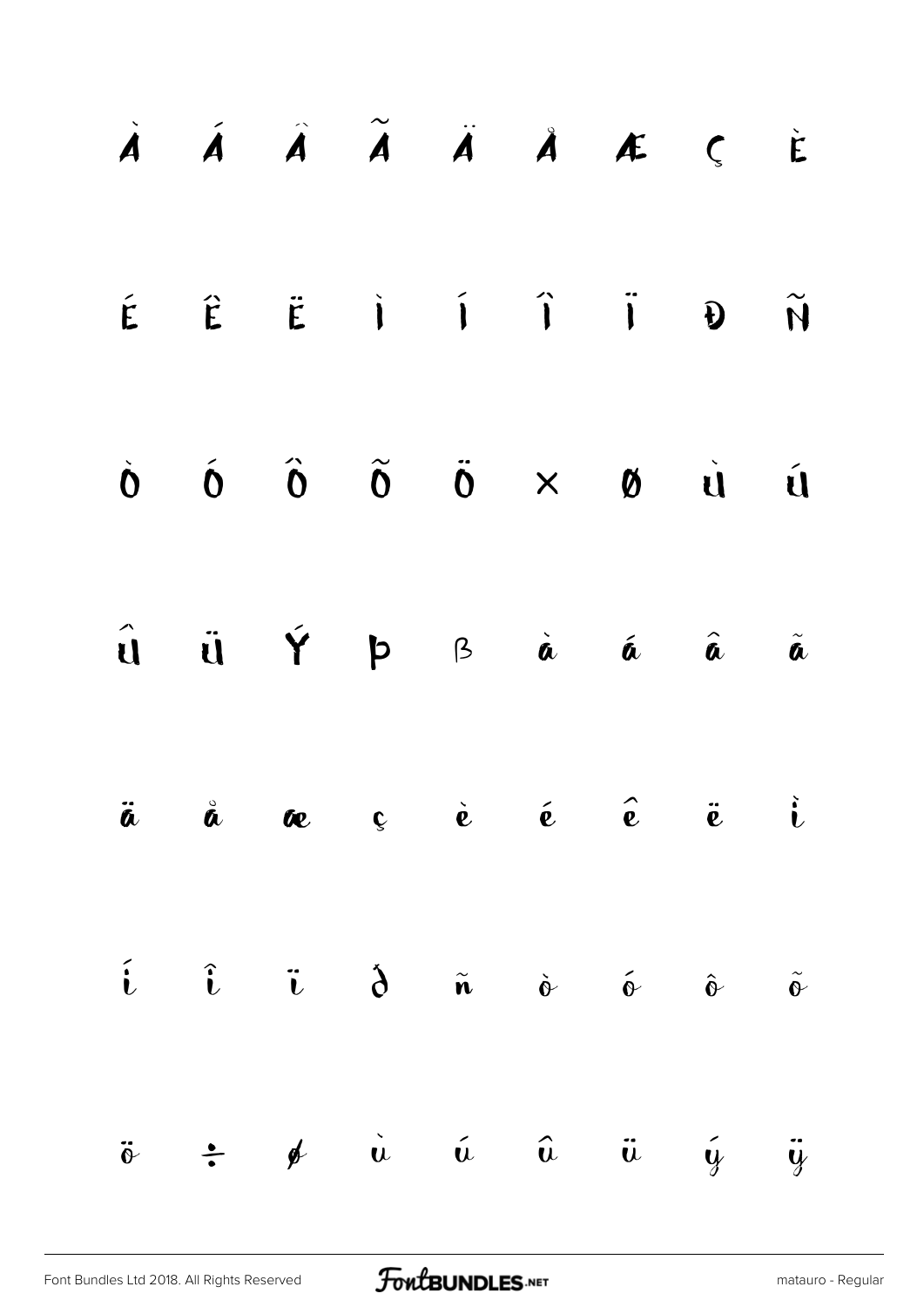|  | $\check{A}$ $\check{a}$ $A$ $\check{a}$ $\check{c}$ $\check{c}$ $\check{c}$ $\check{c}$ $\check{D}$                                                                                                                                              |  |  |  |
|--|--------------------------------------------------------------------------------------------------------------------------------------------------------------------------------------------------------------------------------------------------|--|--|--|
|  | $d \quad \mathbf{\theta} \quad d \quad \mathbf{\xi} \quad e \quad \check{\mathbf{\epsilon}} \quad \check{\mathbf{c}} \quad \mathbf{1} \quad \acute{\mathbf{L}}$                                                                                  |  |  |  |
|  | $\begin{array}{cccccccccccccc} \hat{L} & \hat{L} & \hat{C} & \textbf{t} & \textbf{t} & \textbf{t} & \hat{N} & \hat{n} & \hat{N} & \hat{n} \end{array}$                                                                                           |  |  |  |
|  | $\tilde{\mathbf{0}} \quad \tilde{\phi} \quad \mathbf{C} \quad \mathbf{C} \quad \mathbf{C} \quad \tilde{\mathbf{R}} \quad \tilde{\mathbf{A}} \quad \tilde{\mathbf{B}} \quad \tilde{\mathbf{A}} \quad \tilde{\mathbf{A}} \quad \tilde{\mathbf{A}}$ |  |  |  |
|  | $\check{s}$ $\check{\check{s}}$ $\check{\check{s}}$ $\uparrow$ $\check{\uparrow}$ $\check{\uparrow}$ $\check{\uparrow}$ $\check{u}$ $\overset{\circ}{u}$                                                                                         |  |  |  |
|  | $\tilde{u}$ $\tilde{u}$ $\tilde{Y}$ $\tilde{z}$ $\tilde{z}$ $\tilde{z}$ $\tilde{z}$ $\tilde{z}$                                                                                                                                                  |  |  |  |
|  | $\int$                                                                                                                                                                                                                                           |  |  |  |